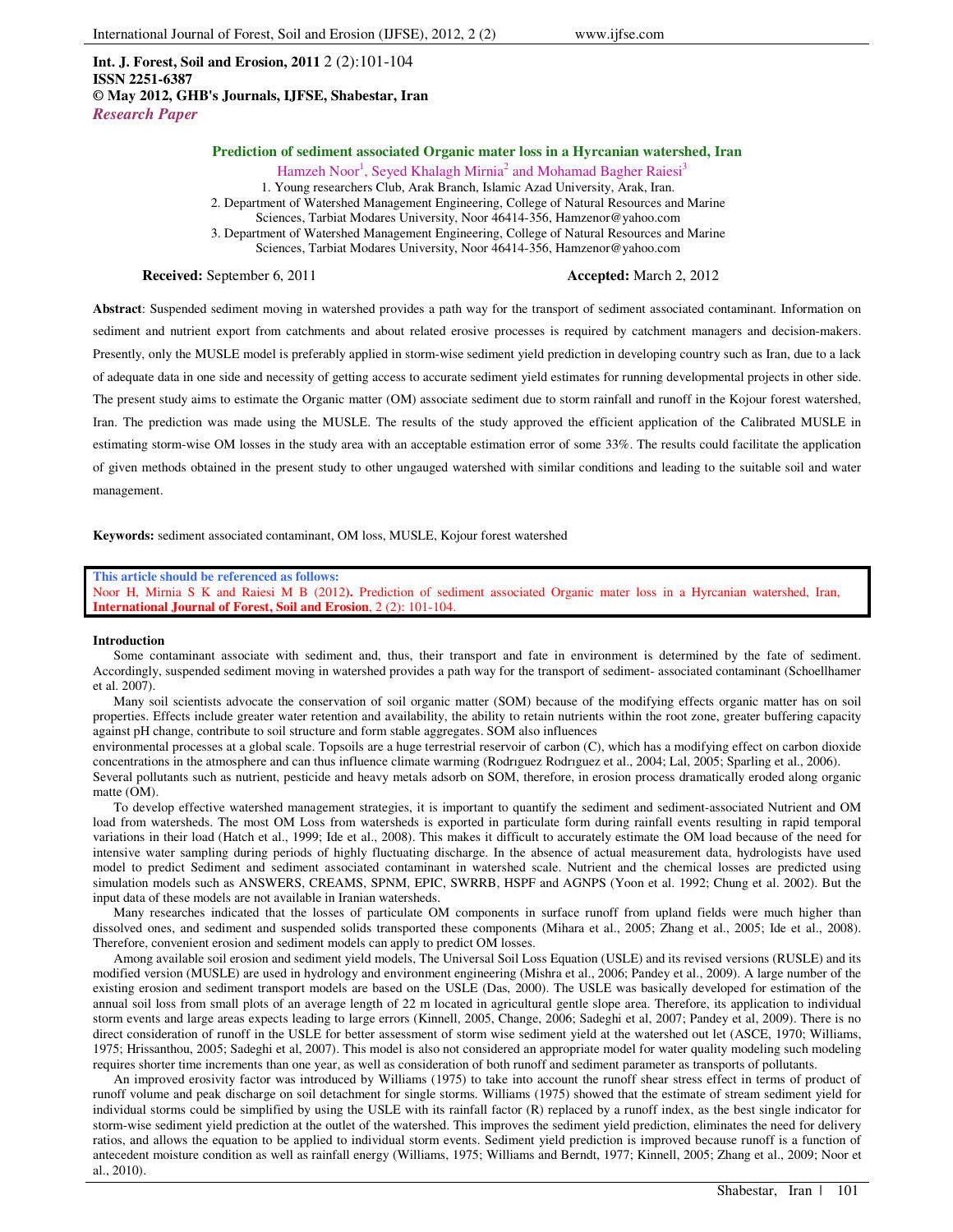The MUSLE predict sediment yield for a given watershed as a product of 6 major erosion factors, whose values at a particular location can be expressed numerically and general following form:

 $S = a (Q, qp)^{b}$ . *K. L. S. C. P* (1)

Where *S* is sediment yield in tons, *Q* is volume of runoff in m<sup>3</sup>,  $q_p$  is peak flow rate in m<sup>3</sup> s<sup>-1</sup> and *K*, *L*, *S*, *C* and *P* are, respectively, the soil erodibility (t h  $t^{-1}$  m<sup>-1</sup> cm<sup>-1</sup>), slope length (dimensionless), slope steepness (dimensionless), crop management and soil erosion control practice (dimensionless) (Williams and Berndt, 1977; Das, 2000; Change, 2006; Sadeghi et al, 2007; Pandey et al, 2009; Noor et al., 2010). Presently, only the MUSLE is preferably applied in storm-wise sediment yield prediction in developing country such as Iran, this is due to a lack of adequate data which would otherwise be required.

Mihara et al. (2005) predicted equations of nitrogen and phosphorus losses during soil erosion processes on the basis of the USLE. But, the application of MUSLE has not been reported to predict of nutrient and OM losses yet.

On the basis of available statistics,  $300m<sup>2</sup>$  of forests is being continuously depleted per each second in Iran. Forest degradation has therefore become as a major issue in Iran as same as many other progressing countries (Sadeghi et al, 2009) owing to complicated natural and anthropologic driving force. The Hyrcanian area is mainly extended in northern faced aspect of Alborz Mountain range (northern Iran) and therefore receive considerable annual precipitation ranges from 600 to 2000 mm. So, many Iranian rivers flow in this part of the country because of humid climate. Many wet lands, dams and water bodies that economical use and ecological life of which are endangered by the suspended sediment and associated nutrients, located in this region, which logically justify the necessity of sediment and nutrient studies. The present study was therefore formulated to assess the applicability of the MUSLE and to develop and evaluate a calibrated MUSLE for prediction of OM loss in Kojour watershed as a representative watershed parallely located in north of Iran. These watersheds originate from Alborz Mountain range and drain to Caspian Sea.

#### **Materials and methods**

The Kojour watershed is located at south east of Nowshahr Township in Mazandaran Province, northern Iran. The general features of the study area is shown in Fig. 1. The basin area is about 500 km<sup>2</sup> and mainly consisting of forest lands in mid and downstream and rangelands in upstream areas. The highest and the lowest altitude of the watershed are 2650 and 150 m above mean sea level, respectively. The watershed is deeply incised with a dominant hillslope gradient of 25–60% (Sadeghi et al, 2009; Raiesi et al. 2010). Soil in The watershed is brown forest soil, which is classified as Pesdogelly with loamy sand texture.



**Fig. 1** Location and general view of study forest watershed, northern Iran.

Mean annual precipitation is 1308.8 mm at a plain meteorological station, which reversibly decrease as elevation increases so that the mean annual precipitation at upland station declines to some 250 mm (Raiesi et al. 2010; Noor et al., 2010).

The region including the study site has a humid subtropical climate with a distinct dry season in winter at the lower part and semi-arid and cold at the upper areas of the watershed based on Köppen climate classification.

In order to apply the MUSLE model to the study watershed, 9 storm events were minutely selected. Water flow and suspended sediment concentration (SSC) were monitored at main outlet, with the emphasis on sampling major runoff events. Discharge was calculated by incorporating cross-section and flow velocity data. SSC data were also manually obtained through depth integration method during storm events with the help of 2 lit capacity polyethylene containers (Edwards and Glysson, 1999). Samples were regularly obtained during the flood at 1 hour interval. The SSC values were then determined through settling, decantation and drying by oven and air. Then, the air dried samples were transported to laboratory OM were analyzed with LOI (loss on ignition) method. In 10/10/2008, occurrence of mass movement in river caused increasing sediment concentration when flow was decreasing, therefore, this storm is outed of evaluation.

The corresponding recorded hydrographs and measured sediment graphs and chemographs of OM were then developed and analyzed. The amounts of total storm wise OM adsorbing sediment were then calculated based on their concentration and in conjunction with hydrographs. The erosivity factor was computed for all the individual rainfall events as a reduced form of the volume and peak rates of runoff were monitored at the mean outlet of the watershed. The soil erodibility factor (*K*) was determined with the help of soil characteristics for the study watershed (Raiesi et al., 2010). The topographic factor of slope length (*L*) and steepness (*S*) were also calculated using following formulae (Sadeghi et al, 2007):

# *L*= (λ /22.13)*<sup>m</sup>*

## $S = 65.4 \sin^2 \theta + 4.56 \sin \theta + 0.0654$  (3)



Where  $\lambda$  is the projected horizontal distance in meters between the onset of runoff and the point where runoff enters a channel larger than a rill or deposition occurs, m varies from 0.2 for slopes <1% to 0.6 for slopes >10% and  $\theta$  is the angle to horizontal. The cover management factor (*C*), was estimated using vegetation cover map of the study area (Raiesi et al., 2010). The average density cover was estimated some 75% (Sadeghi et al, 2009). The conservation practice factor (*P*) was also supposed as unit, since no conservation measures were applied in the study watershed (Ozhan et al, 2005; Sadeghi et al, 2007).

The MUSLE was then run on a storm basis using the data set collected for 9 individual storm events occurred during an annual rain season, i.e. late 2008 to early 2009. The P and OM loss per each individual storm were ultimately compared with those obtained through observed data with the criteria of the coefficient of determination  $(R^2)$ , relative estimation error  $(RE)$  and efficiency coefficient (CE) (Green and Stephenson, 1986). A calibrated version of the model was then developed for the study area and its corresponding performance was reevaluated using some statistical criteria. The appropriate conclusions were accordingly made for the better application of the MUSLE in the study area. **Results and discussion** 

The average weighted values of 0.031, 90.3, 0.1 and 1 were thus allotted to the watershed factors of soil erodibility (*K*), topography (*LS*), crop management (C) and conservation practice, respectively. The erosivity factors were also calculated using the measured hydrographs (Table 1).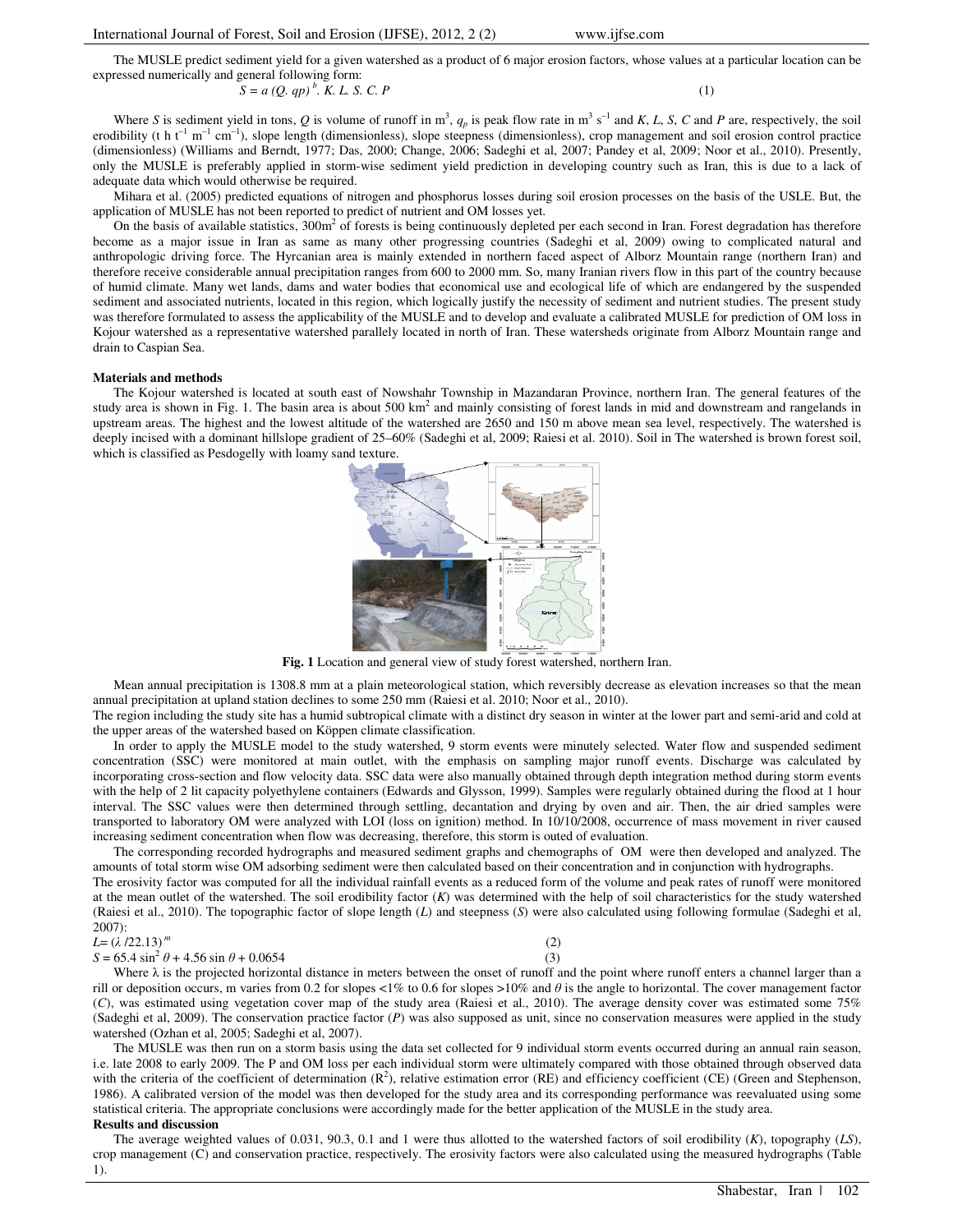**Table 1.** Runoff, sediment yield, OM loss for the study storms in Kojour watershed, Iran

| N<br>0 | <b>Events</b> | Volume<br>(m <sup>3</sup> ) | Peak runoff<br>$(m^3/s)$ | <b>Sediment</b><br>yield (ton) | Organic matter<br>losses (kg) |
|--------|---------------|-----------------------------|--------------------------|--------------------------------|-------------------------------|
| 1      | 2008/10/2     | 2205                        | 0.14                     | 0.81                           | 12557.5                       |
| 2      | 2008/10/10    | 3677                        | 0.52                     | 258.00                         | 12577.5                       |
| 3      | 2008/10/28    | 3827                        | 0.22                     | 24.33                          | 1027.5                        |
| 4      | 2008/10/30    | 1697                        | 0.08                     | 0.50                           | 100                           |
| 5      | 2008/11/1     | 2161                        | 0.19                     | 16.23                          | 889.3                         |
| 6      | 2008/11/8     | 44569                       | 1.8                      | 145.99                         | 4489.6                        |
| 7      | 2008/12/2     | 40815                       | 2.2                      | 163.9                          | 3623.8                        |
| 8      | 2008/12/16    | 4397                        | 0.3                      | 2.85                           | 10.5                          |

The MUSLE was then applied for the selected storm events. The sediment yield and OM losses were estimated per each individual storm and were compared with those obtained through observed value.<br>Table 2 Results of application n the MUSLE for prediction storm-wise OM loss

| <b>Events</b> | <b>OM</b> Estimation<br>(kg) | Estimation errors(%) |
|---------------|------------------------------|----------------------|
| 2008/10/2     | 512.13                       | 1164.53              |
| 2008/10/28    | 1407.95                      | 37.03                |
| 2008/10/30    | $\Omega$                     | 100                  |
| 2008/11/1     | 856.01                       | 3.74                 |
| 2008/11/8     | 3351.17                      | 21.09                |
| 2008/12/2     | 4315.30                      | 12.81                |
| 2008/12/16    | 0                            | 100                  |

Comparison between the estimated and observed sediment yield whit estimation error showed that the MUSLE has highly overestimated the suspended sediment yield in the study watershed. The results obtained during the present study agree with Asokan (1981) and Sadeghi et al (2007) who reported the over-estimation of the MUSLE in watershed scale. The MUSLE deterministically estimates the sediment yield disregarding to the processes governing or controlling the runoff generation (sadeghi et al, 2007). The considerable contribution of other flow components viz. interflow in the generation of total runoff in the lower forest part of the study watershed and uneven cover distribution of rainfall, can be supposed to be controlling factor for weak performance of the original MUSLE in the study.

**OM loss estimation**  The result of the comparative evaluation between measured and estimated OM loss has been showed in Table 2. According to the results

shown in table 2, it is simply understood that the MUSLE has considerably under-estimated the OM loss in the study watershed. The mean of predicted and observed OM were found 709 and 1683 respectively. It along with the estimation error of average beyond 57% showed a difference between data set indicating the incompatibility of the MUSLE for the study's purpose. The high correlation between two observed and estimated values verifies the potential calibration of the model in following form:

 $OM = \text{Ln}(11.8 (Q. qp)^{0.56} K. L. S. C. P)$  (4)

Where OM is OM loss (kg), Ln is neprien logarithmic and other variable similar to Eq.1. The mean of predicted and observed OM were also found 1739 and 1683 respectively. Graphical comparison between C-MUSLE predicted OM loss and observed data in study watershed was showed in Fig 2.



Fig. 2 Relationship between C-MUSLE predicted OM loss and observed data in study watershed.

It along with the estimation error of average some 33%, that showed no significant difference. As seen from Table 2, the estimation error values of 1 storm is high (Ev. 1), this might be just because of the smallness of the event in view of flood discharge and unsuitability of the MUSLE for prediction Sediment yield for small storms, as noted by Sadeghi and Mizuyama (2007).

The result of this study show that erosion and sediment model could predict nutrient associate sediment load and useful to soil and water conservation planning. The acceptable performance of the C-MUSLE suggested its application for the study area and probably for other areas with similar agroclimatological conditions owing to its simplicity and accessibility of required inputs. The capability of the revised MUSLE in the above evaluation without direct involvement of rainfall characteristics agreed with, Williams and Berndt (1977), Mishra et al. (2006),